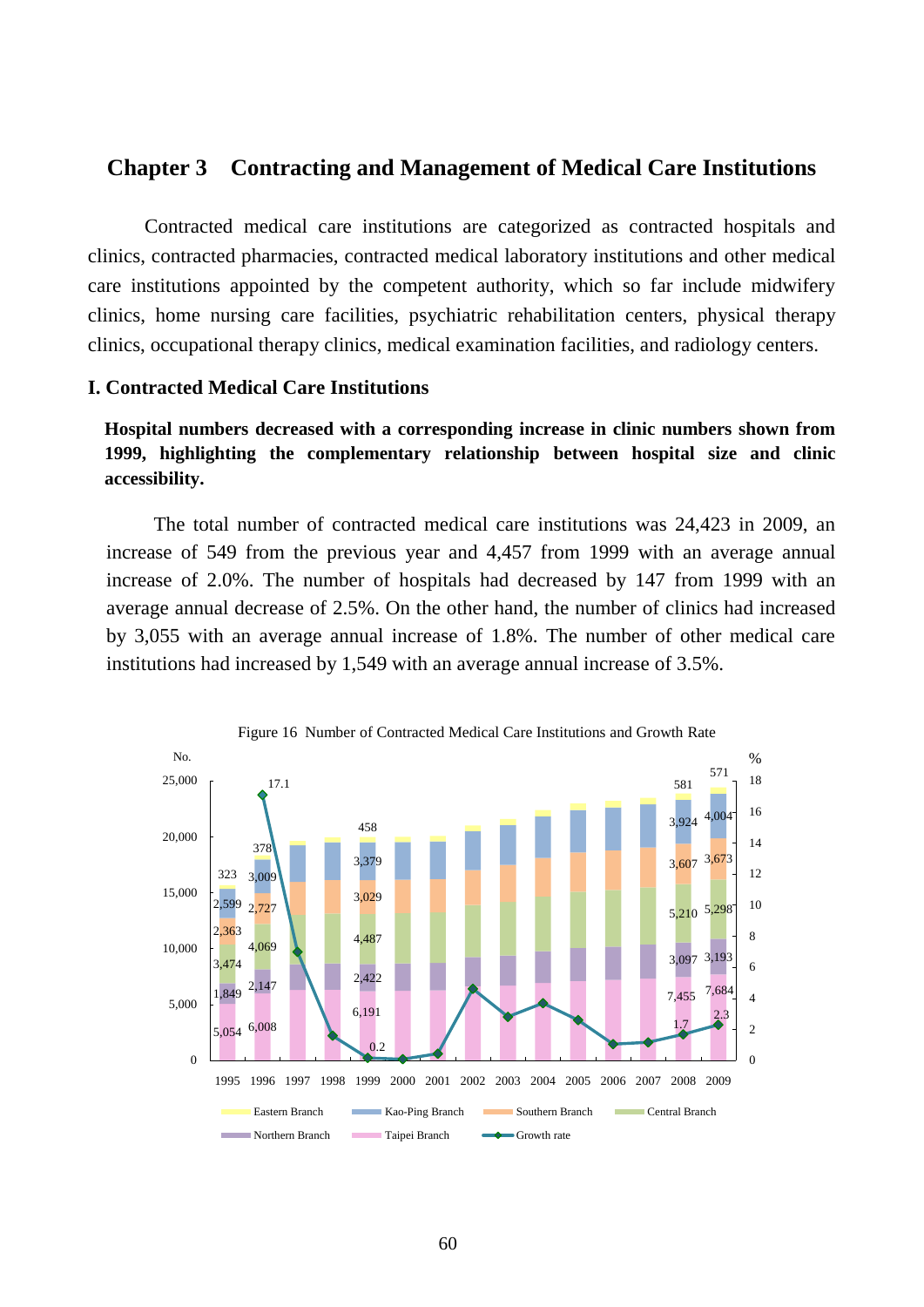## 1. Contracted Hospitals and Clinics

## **Hospitals decreased by 1 and clinics increased by 249 from the previous year.**

As of the end of 2009, there was a decrease of 1 for hospitals from the previous year and 147 from 1999 with an average annual decrease of 1.8% for western medical hospitals and 12.7% for Chinese medical hospitals. There was an increase of 249 for contracted clinics from the previous year and 3,055 from 1999 with an average annual increase of 1.4% for western medical clinics and 3.9% for Chinese medical clinics. There were 921 medical care institutions which offered both inpatient and outpatient services, 486 for hospitals and 435 for obstetrics & gynecology clinics. There were 18,156 medical care institutions which provided only outpatient services.



Note: Hospitals include 23 Academic Medical Centers, 78 Metropolitan Hospitals, and 385 Local Community Hospitals .

In terms of BNHI regions, the Taipei Branch had the largest number of contracted hospitals and clinics at 6,005 (31.5%), followed by the Central Branch at 4,285 (22.4%), the Kao-ping Branch at 3,251 (17.0%), the Southern Branch at 2,764 (14.5%), the Northern Branch at 2,359 (12.4%) and the Eastern Branch at 413 (2.2%). Percentages of the hospitals and clinics which signed contracts with the BNHI were 90.0 for the Taipei Branch, 93.1 for the Northern Branch, 93.6 for the Central Branch, 94.0 for both the Southern Branch and the Kao-ping Branch, and 92.6 for the Eastern Branch.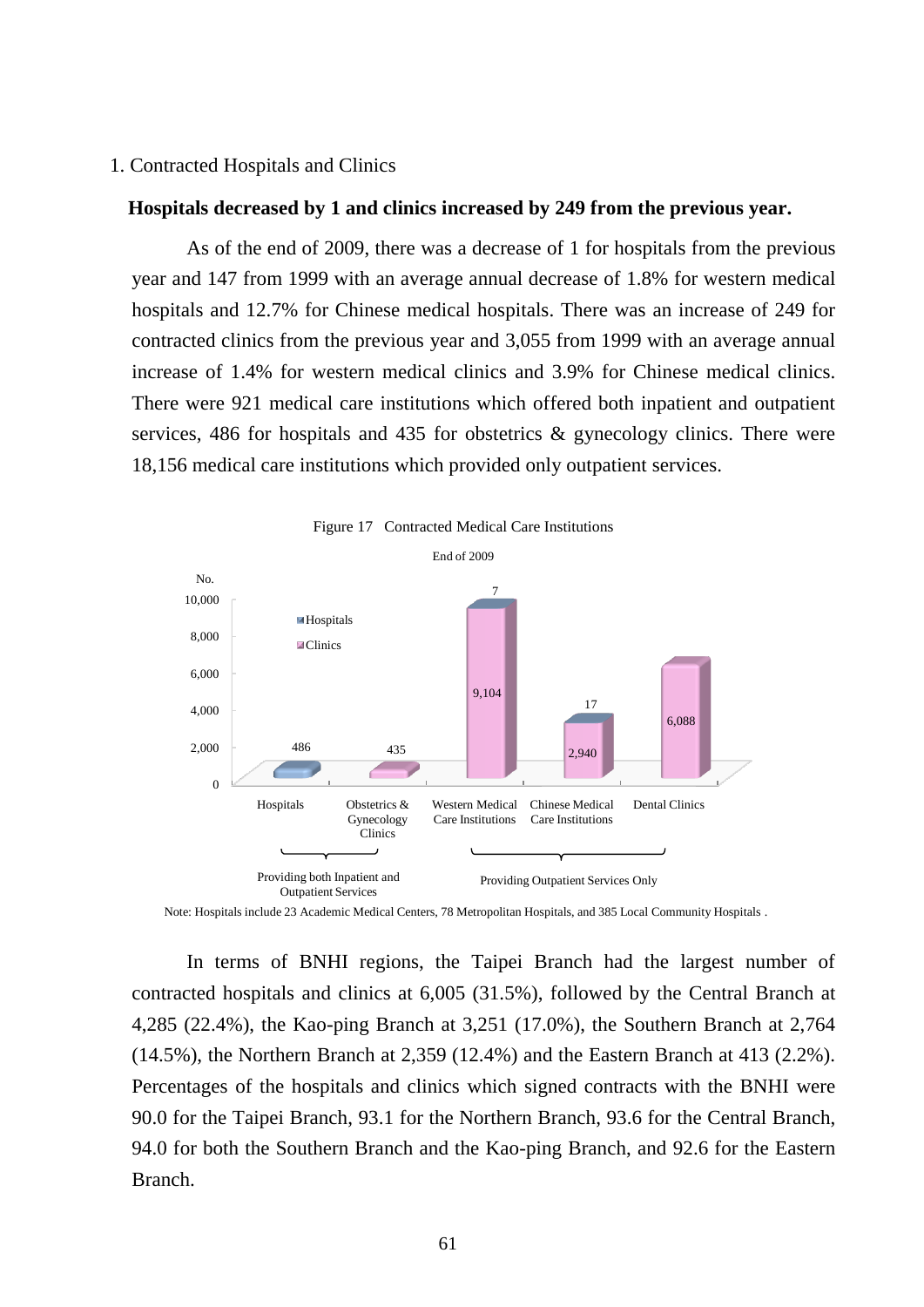In terms of cities and counties, percentages of the hospitals and clinics which signed contracts with the BNHI were over 95 for Taipei County, Yilan County, Hsinchu County, Miaoli County, Taichung County, Changhua County, Nantou County, Chiayi County, Tainan County, Lienchiang County; Taipei City was the lowest at 84.4, followed by Taichung City at 89.6.



Broken down by accreditation status, 91.0% of the contracted hospitals were qualified. The Kao-ping, Taipei, and Central Branches were the branches with the top three highest percentages of qualified hospitals, accounted for 69.5%. Broken down by ownership, there were 505 public medical care institutions, 79 were hospitals and 426 were clinics; there were 18,562 non-public medical care institutions, 433 were hospitals and 18,129 were clinics.

Compared to 1999, the Northern, Taipei and Eastern Branches had shown positive trends in both increase of contracted medical care institutions and share of contracted medical care institutions; the Northern Branch had the highest increase in number of contracted medical care institutions at 1.3x of the number in 1999 and in share of contracted medical care institutions at 0.9 percentage points. On the other hand, the Southern, Kao-Ping and Central Branches had shown negative trends in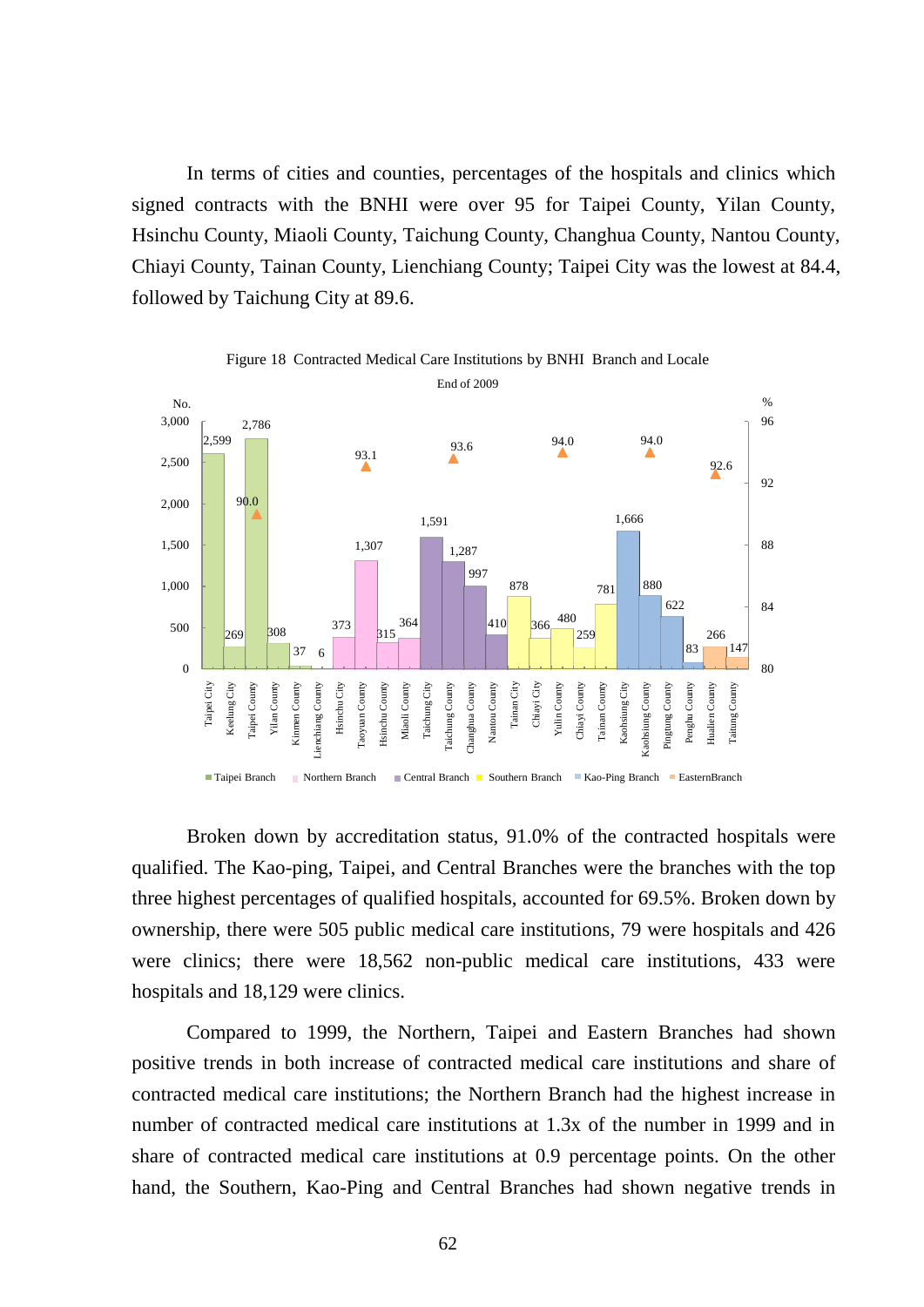share of contracted medical care institutions; the Central Branch had the highest decrease at 0.8 percentage points.



Figure 19 Contracted Medical Care Institutions 2009 vs. 1999

2. Contracted Pharmacies and other Medical Care Institutions

## **The average annual increases were 3.1% for pharmacies and 5.4% for other medical care institutions in 1999-2009.**

As of the end of 2009, the number of pharmacies increased by 266 from the end of the previous year and 1,183 from 1999 with an average annual increase of 3.1%. In terms of BNHI, the Taipei Branch had the largest number of contracted pharmacies at 1,453 (32.7%), followed by the Central Branch at 830 (18.7%), and the Southern Branch at 760 (17.1%). In terms of city/county, Taipei County had the largest number of contracted pharmacies at 746, followed by Taipei City at 536 and Taoyuan County at 434; the Kinma area only had one pharmacy.

The number of other medical care institutions increased by 35 from the previous year and 366 from 1999 with an average annual increase of 5.4%. The Taipei Branch had the largest number of hospitals and independent home nursing care facilities providing home nursing care services at 119, followed by the Kao-ping branch at 99 and the Central Branch at 87. For psychiatric rehabilitation institutions, the Taipei Branch leads with 67, followed by the Northern Branch with 24.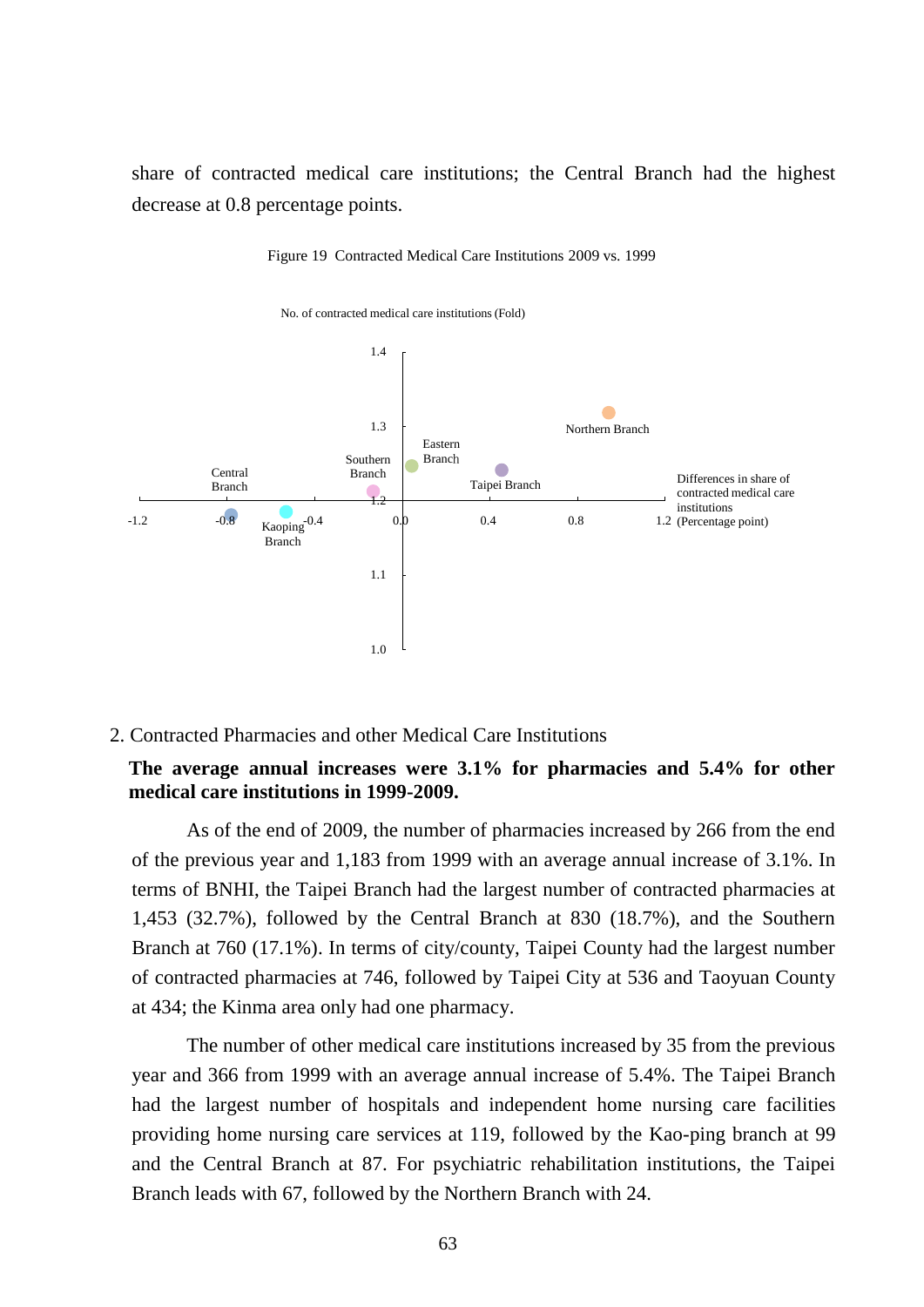

#### Figure 20 Other Contracted Medical Care Institutions by Nature of Service

## **II. Insured Beds**

# **The average annual increases were 3.5% for insured beds and 0.5% for non-insured beds in 1999-2009.**

Setting up of wards in contracted hospitals must follow: 1.the standard requirements for setting up wards by medical care institutions and 2.the ratio of the number of beds in insurance wards to the total number of beds in the same contracted hospital. Hospital wards are divided into acute and chronic wards. An insurance ward refers to a ward provided by a contracted hospital to an insurance beneficiary in receiving hospital care without charging the patient with additional fees. At the end of 2009, the shares of insured beds in various levels of hospitals were 66.4% for academic medical centers, 78.9% for metropolitan hospitals, 88.2% for local community hospitals and 99.9% in physician clinics & dental clinics.

At the end of 2009, the total number of beds in contracted medical care institutions was 144,794, an increase of 1,673 from the previous year and 35,423 from 1999 with an average annual increase of 2.8%, 3.5% for insured beds and 0.5% for non-insured beds.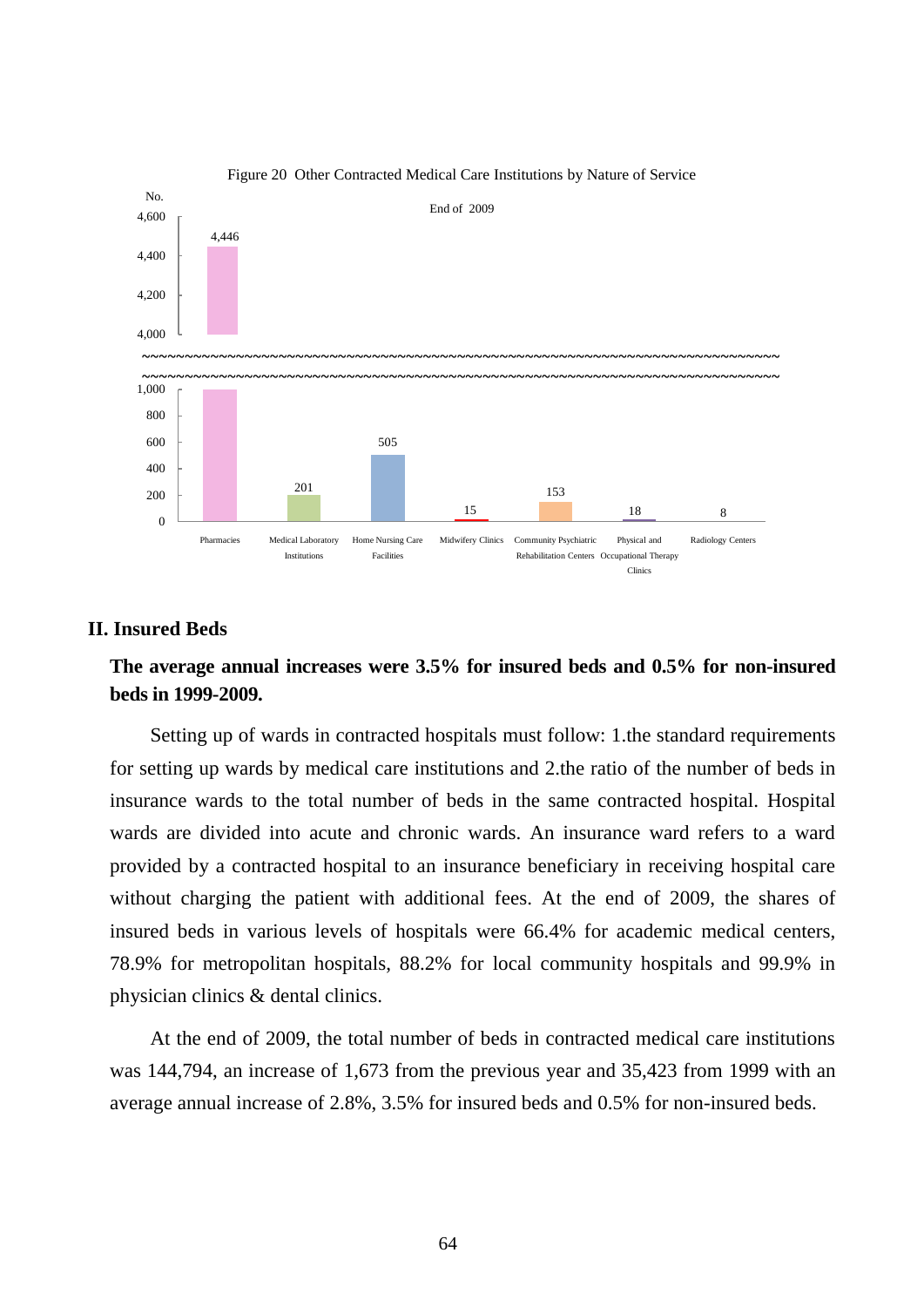

Figure 21 Beds in Contracted Medical Care Institutions

Compared to 1999, metropolitan hospitals, physician clinics & dental clinics had shown positive trends in both the increase of beds and share of beds; metropolitan hospitals had the highest increase in increase of beds at 0.6x the number in 1999 and in share of beds at 6.3 percentage points. On the other hand, academic medical centers and local community hospitals had shown negative trends in share of beds; local community hospitals had the highest decrease at 10.6 percentage points.



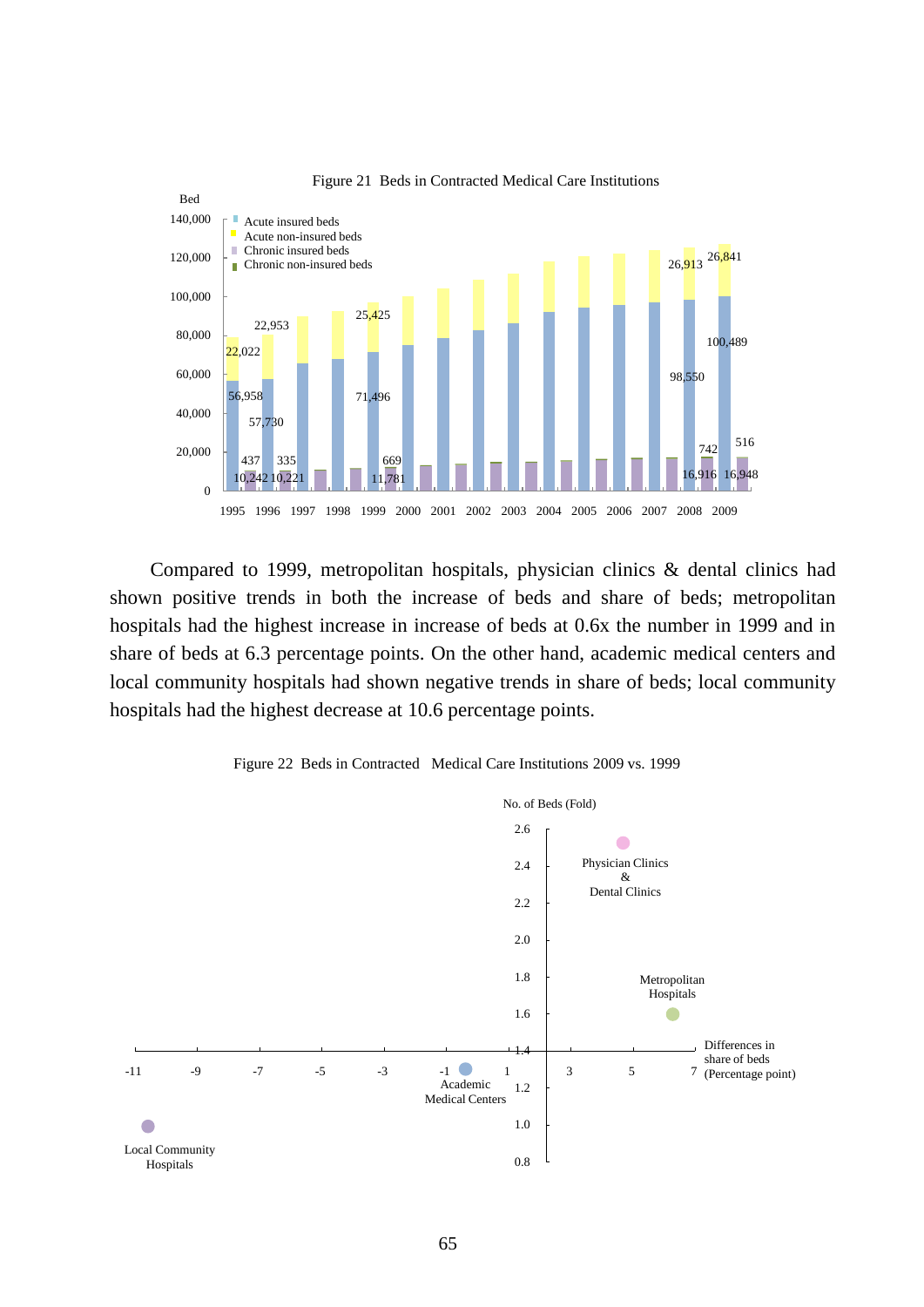In terms of branches, the Taipei Branch has the most beds at 41,826 (28.9%) with a percentage of insured beds of 76.8%, followed by the Central Branch at 29,372 (20.3%) with a percentage of insured beds of 82.7%, the Kao-ping Branch at 25,104 (17.3%) with a percentage of insured beds of 82.3%, the Northern Branch at 21,524 (14.9%) with a percentage of insured beds of 82.7%, the Southern Branch at 21,451 (14.8%) with a percentage of insured beds of 82.9% and the Eastern Branch at 5,517 (3.8%) with a percentage of insured beds of 86.9%.

In terms of cities and counties, Taipei City topped the list with 21,434 beds, followed by Taipei County with 13,912 beds, Taoyuan County with 13,233 beds, and Kaohsiung County with 11,696 beds, accounting for 41.6% of the total number of beds in contracted medical care institutions.

1. Acute beds

At the end of 2009, acute beds accounted for 87.9% of the total number of beds in contracted medical care institutions. There was an increase of 1,867 beds from the previous year and 30,409 beds from 1999 with an average annual increase of 2.8%. The percentage of insured acute beds to acute beds was 72.4%; the average annual increase of insured acute beds was 3.5% from 1999.

Broken down by the BNHI, the percentages of insured acute beds to acute beds were 79.0% for the Eastern Branch, 74.3% for the Central Branch, 74.2% for the Southern Branch, 74.0% for both the Northern and the Kao-ping Branches and 67.8% for the Taipei Branch. broken down by cities and counties, Taitung County was ranked the highest with 81.5%, followed by Miaoli County at 81.0% and Chiayi County at 80.3%; Taipei City was at the bottom with 61.1%.



Figure 23 Percentages of Insured and Non-Insured Beds in Contracted Medical Care Institutions End of 2009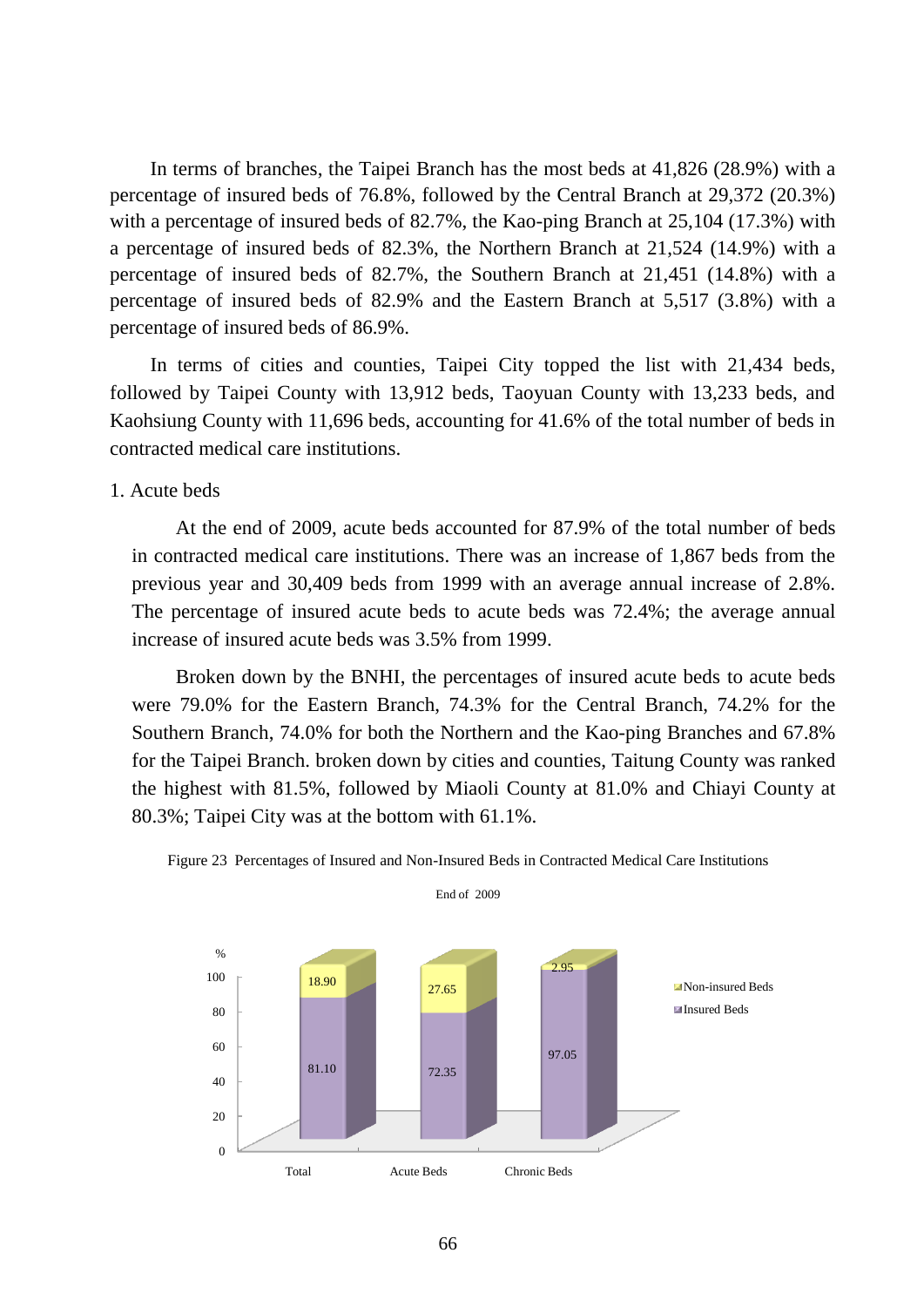Broken down by type of bed, there was an increase of 1,691 general beds from 2004 with an average annual increase of 0.4%; an increase of 660 psychiatric beds with an average annual increase of 1.1%; an increase of 3,760 hemodialysis beds with an average annual increase of 3.0%; an increase of 148 hospice care beds with an average annual increase of 6.1%; an increase of 828 respiratory care beds with an average annual increase of 1.5% and an increase of 368 respiratory care center beds with an average annual increase of 4.8%. All the figures indicated upward trends, with the highest increase of hospice care beds.



### 2. Chronic Beds

At the end of 2009, chronic beds accounted for 12.1% of the total number of beds in contracted medical care institutions. There was a decrease of 194 beds from the previous year and an increase of 5,014 beds from 1999 with an average annual increase of 3.4%. The percentage of insured chronic beds to chronic beds was 97.1%; the average annual increase of insured chronic beds was 3.7% from 1999.

Broken down by the BNHI, the percentages of insured chronic beds to chronic beds were 98.1% for the Southern Branch, 98.0% for the Central Branch, 97.0% for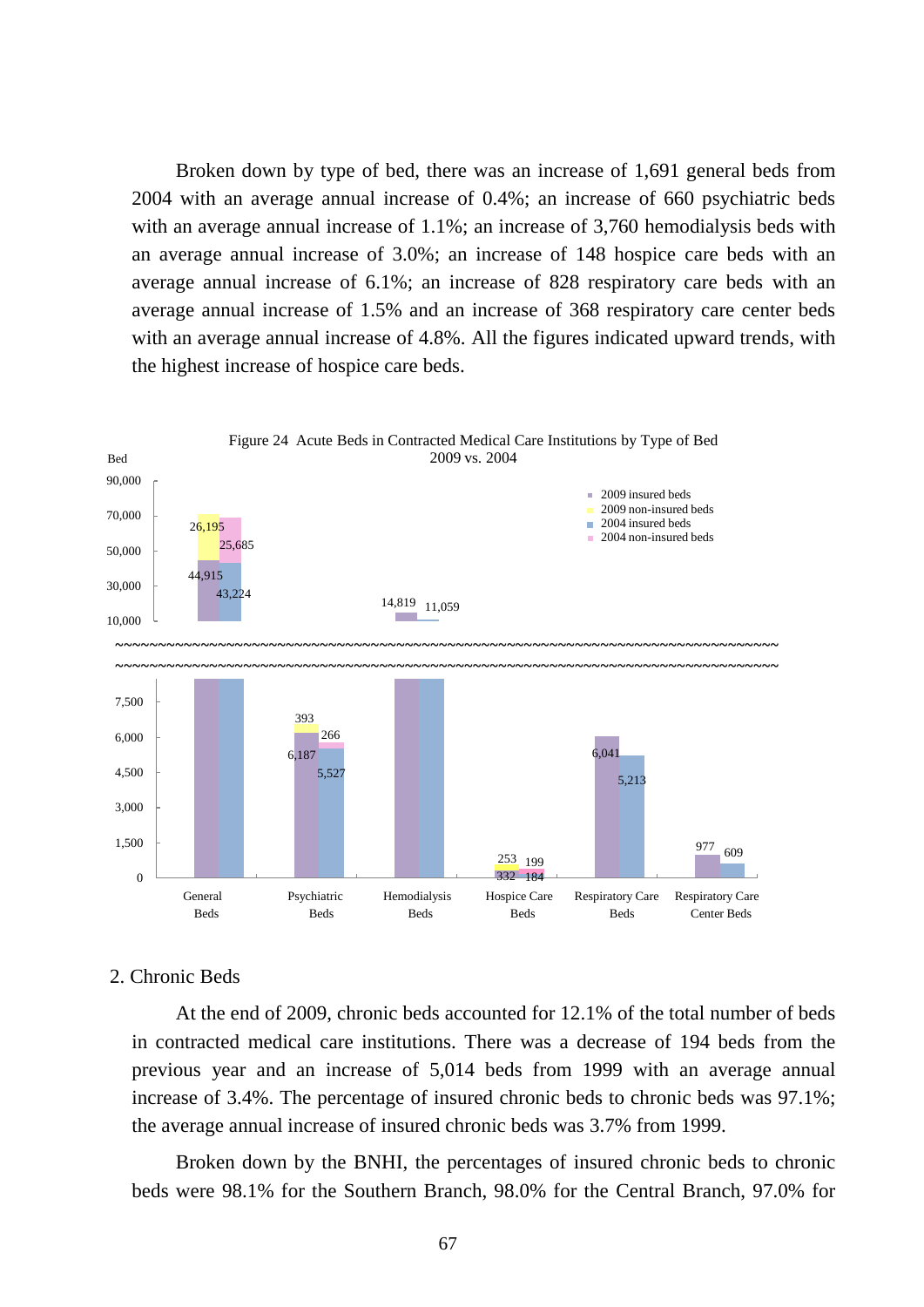both the Taipei and Eastern Branches, 96.8% for the Northern Branch and 94.9% for the Kao-ping Branch. Broken down further by cities and counties, the percentages of insured chronic beds for all the cities and counties were over 90% except Hsinchu County with 88.0%.

Broken down by type of bed, there was a decrease of 293 general beds with an average annual decrease of 0.9%; an increase of 5,477 psychiatric beds with an average annual increase of 5.3%; a decrease of 47 T.B. beds with an average annual decrease of 7.2%; an increase of 30 leprosy beds with an average annual increase of 11.6%. The increase of leprosy beds was the highest.



Figure 25 Chronic Beds in Contracted Medical Care Institutions by Type of Bed

## **III. Management of the Contracted Medical Care Institutions**

 **There has been a significant decrease in the number of medical care institutions committing violations in the past three years.**

Since its establishment, the BNHI has been putting more emphasis on the supervision of contracted medical care institutions to maintain the quality of medical services provided. In addition, the Bureau also follows the Regulations Governing Contracting and Management of National Health Insurance Medical Care Institutions to reinforce the reviews of violation as well as the management of abnormal activities. The reviews focus on severe violations such as committing fraud to falsely claim insurance benefits. When appropriate, the BNHI assists the related judicial authorities in investigations of serious offenses committed by contracted medical care institutions.

In 2009, 536 medical care institutions were found to have committed violations (2.2%), an increase of 90 or 20.2% from the previous year and a decrease of 303 from 1999; 234 medical care institutions were penalized by reduced reimbursement, 68 by corrections, 207 by suspension of contract ranging from 1 month to 3 months and 27 by contract termination.